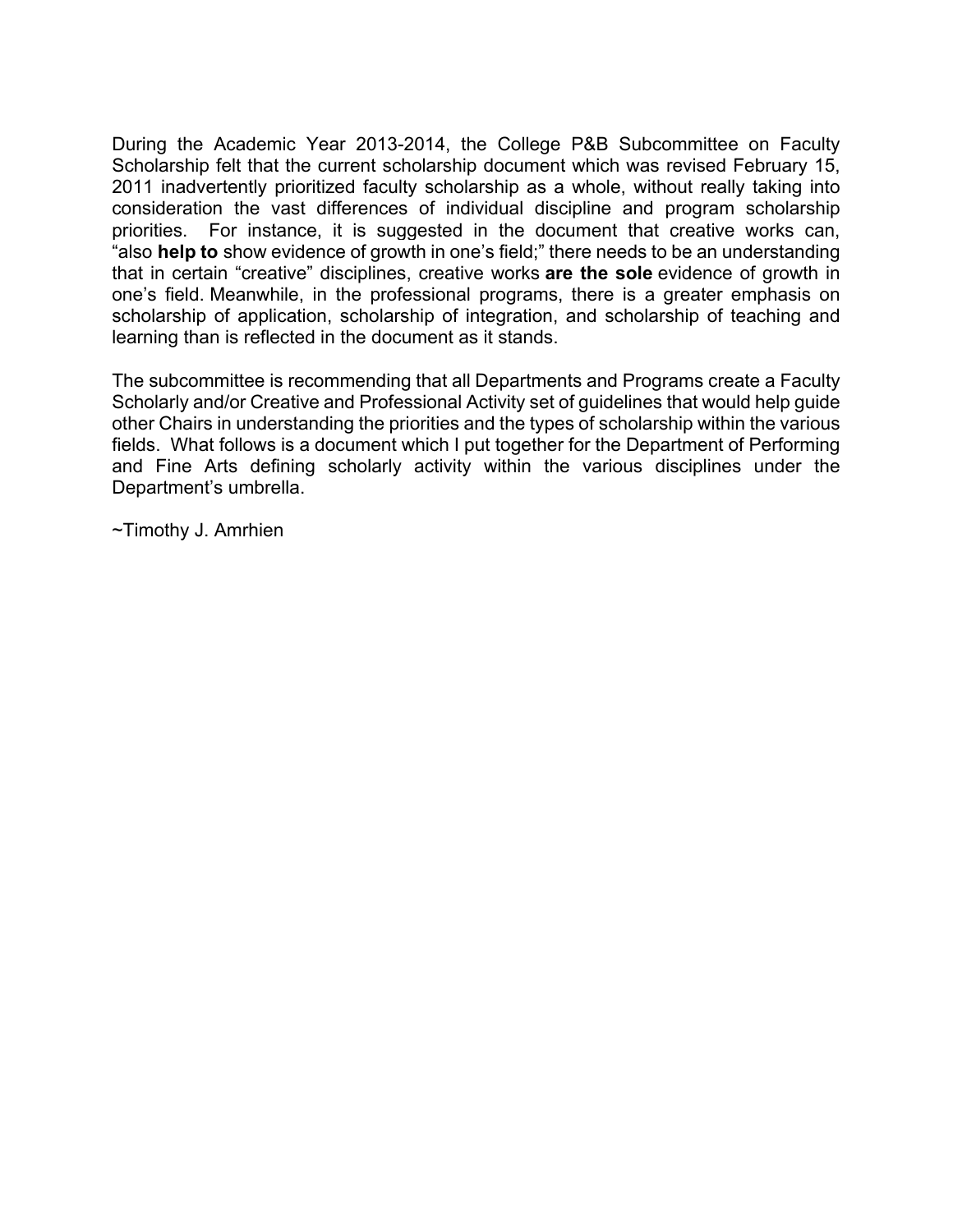

# *School of Arts and Sciences* **The City University of New York**

# **PFA Faculty Scholarship/Creative Activities Guidelines**

**June, 2013**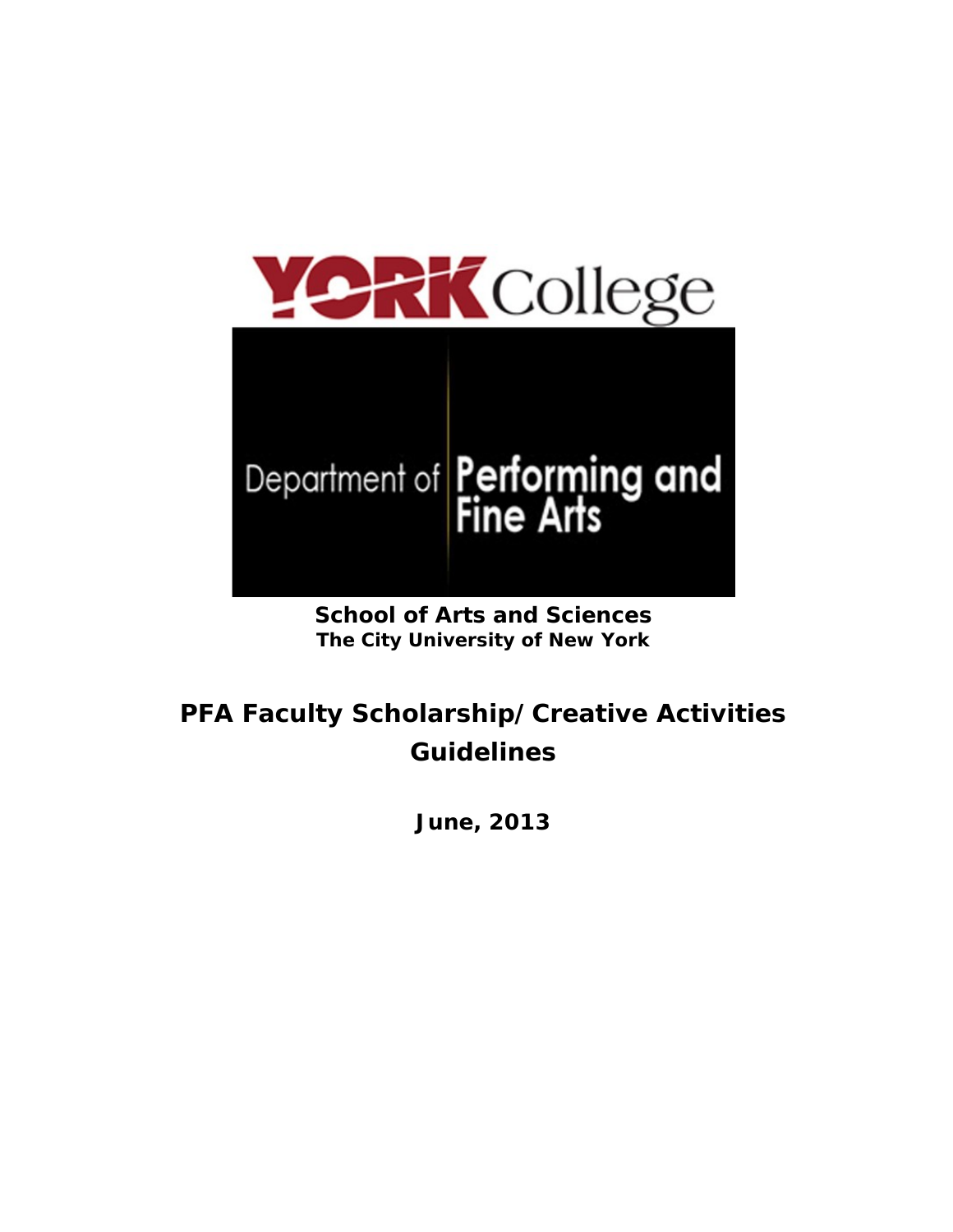# **TABLE OF CONTENTS**

| <b>Departmental Disciplines</b> |    |
|---------------------------------|----|
|                                 |    |
|                                 |    |
|                                 |    |
|                                 | 13 |
|                                 | 15 |
|                                 | 17 |
|                                 | 19 |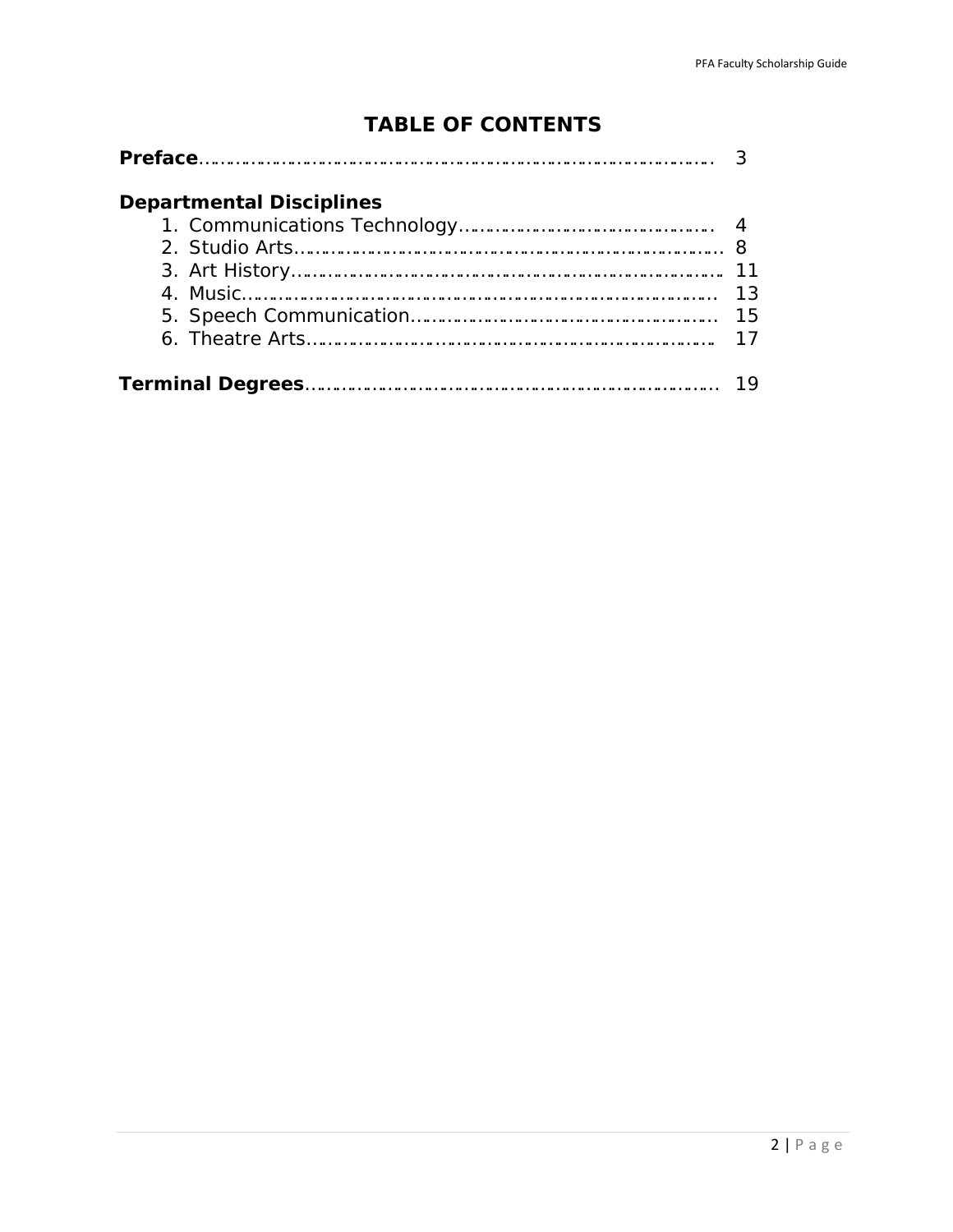# **Preface**

The York College Department of Performing and Fine Arts has adopted a standard for assessing faculty "scholarly activity" based upon standard criteria used in a majority of performing, visual and media arts departments. A "distinguished" record is prominent and conspicuous by its excellence. To achieve this, a candidate must have produced a body of research and/or artistic achievement that is openly available, scholarly, creative, and of high quality and significance, and must be recognized and visible within his or her domain of research or artistic practice. In the performing, visual and media arts research is not limited to traditional publication but also encompasses activities that lead to the public availability of products, practices, technologies, and ideas that have significance to society. Quality of research or artistic achievement is more important than quantity, and innovation, effective interdisciplinary and collaborative research and praxis, and the ability to create new directions or significant experimentation within the field is highly valued.

Artistic/Creative Endeavor refers to the result of the production of creative work by faculty. Creative endeavor is most easily identified when associated with the performing arts (theater, music, dance), the fine arts (two-and three-dimensional art) and media arts (digital art, computer graphics, computer animation, virtual art, Internet art, interactive art, video games). It is also most appropriate to apply it in the area of applied arts (architecture, graphics and printing, design, decorating). Creative endeavor involves not only the creation of a tangible product, but the subjection of that creative piece to judgment by public and peers through the vehicle of performance, show, publication, display, or exhibit.

Creative/performance research must include significant creative/performance achievements presented in significant venues, media, or publications appropriate to the nature of the subject of the creative/performance work, and, as appropriate, the development or dissemination by other means of new technology or creative/performance procedures resulting in innovative creative/performance works, excellence in disciplinary, interdisciplinary or collaborative practices, and ideas of significance and value to society. Distinguished performance scholarship used in creating and performing the art of theatre and dance will receive consideration equivalent to that accorded to distinction attained in the more traditional research concerning the historical and theoretical interpretations of performance.

What follows is an outline of scholarly/artistic guidelines for the various disciplines housed under the Department of Performing and Fine Arts. This is a basis for how the Department assesses its faculty in the disciplines of Communications Technology, Studio Art, Art History, Music, Speech Communication and Theatre Arts.

Document created and submitted by,

Timothy J. Amrhein *Chair, Department of Performing and Fine Arts Associate Professor of Theatre School of Arts and Sciences*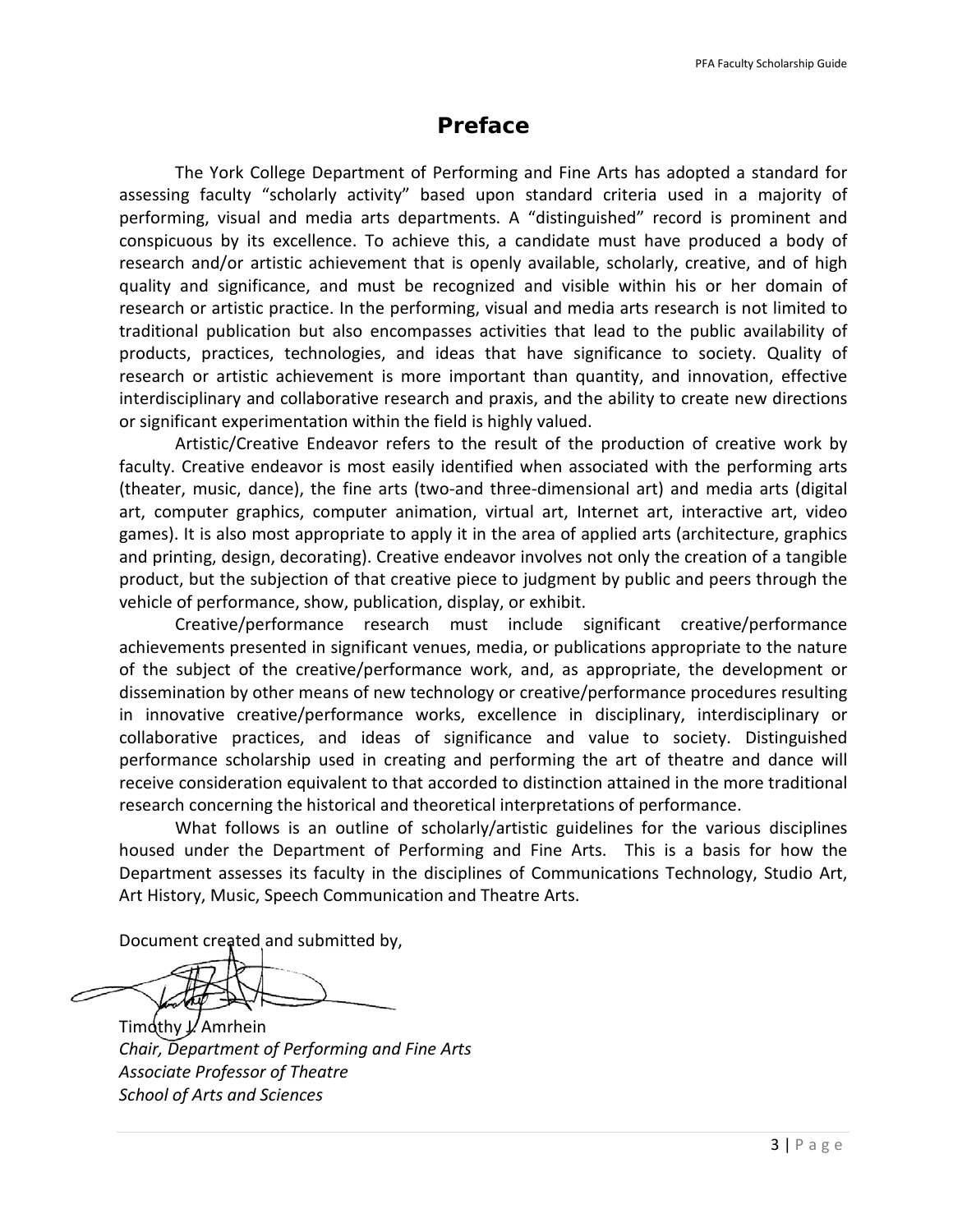# **Discipline Specific Scholarship Guidelines for Communications Technology**

Digital media are transforming literacy, scholarship, teaching, and service, as well as providing new venues for research, communication, and the creation of networked academic communities. Information technology is an integral part of the intellectual environment for all humanities faculty members, but for those working closely in new media it creates special challenges and opportunities. Digital media have expanded the objects and forms of inquiry of modern language departments to include images, sounds, data, kinetic attributes like animation, and new kinds of engagement with textual representation and analysis.

User-generated content produces a wealth of new critical publications, applied scholarship, pedagogical models, curricular innovations, and redefinitions of author, text, and reader. Academic work in digital media must be evaluated in the light of these rapidly changing technological, institutional, and professional contexts, and departments should recognize that many traditional notions of scholarship, teaching, and service are being redefined.

#### **1. Fundamentals for Initial Review:**

The work must be evaluated in the medium in which it was produced and published. If it's a website, that means viewing it in a browser with the appropriate plug-ins necessary for the site to work. If it's a virtual simulation model, that may mean going to a laboratory outfitted with the necessary software and projection systems to view the model. Work that is time based—like videos—will often be represented by stills, but reviewers also need to devote attention to clips in order to fully evaluate the work. The same can be said for interface development, since still images cannot fully demonstrate the interactive nature of interface research. Authors of digital works should provide a list of system requirements (both hardware and software, including compatible browsers, versions, and plug-ins) for viewing the work. It is incumbent upon academic personnel offices to verify that the appropriate technologies are available and installed on the systems that will be used by the reviewers before they evaluate the digital work.

#### **2. Crediting**

Digital projects are often collaborative in nature, involving teams of scholars who work together in different venues over various periods of time. Authors of digital works should provide a clear articulation of the role or roles that they have played in the genesis, development, and execution of the digital project. It is impractical—if not impossible—to separate out every micro-contribution made by team members since digital projects are often synergistic, iterative, experimental, and even dynamically generated through ongoing collaborations. Nevertheless, authors should indicate the roles that they played (and time commitments) at each phase of the project development. Who conceptualized the project and designed the initial specifications (functional and technical)? Who created the mock-ups? Who wrote the grants or secured the funding that supported the project? What role did each contributor play in the development and execution of the project? Who authored the content? Who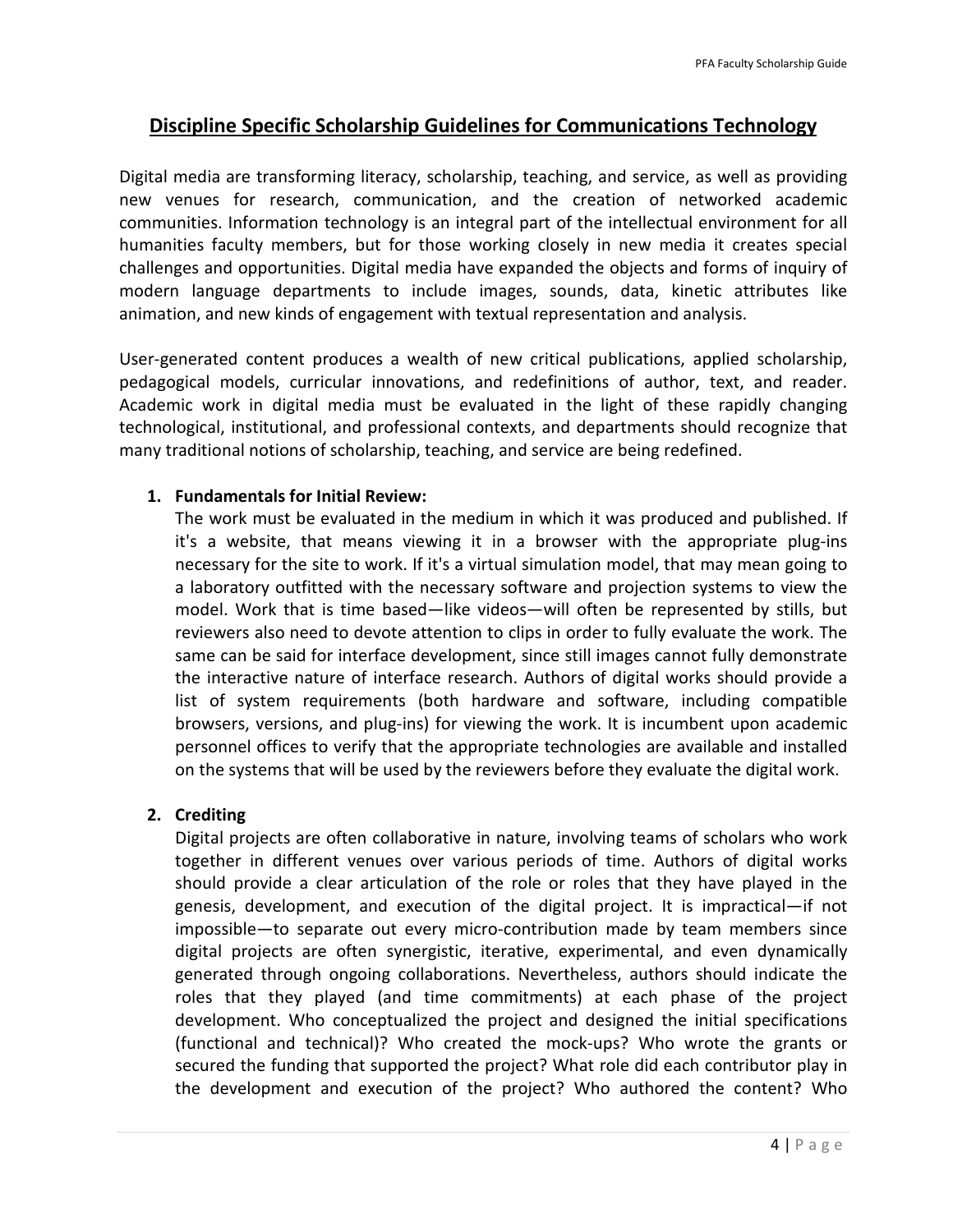decided how that content would be accessed, displayed, and stored? What is the "public face" of the project and who represents it and how?

#### **3. Intellectual Rigor**

Digital projects vary tremendously and may not "look" like traditional academic scholarship; at the same time, scholarly rigor must be assessed by examining how the work contributes to and advances the state of knowledge of a given field or fields. What is the nature of the new knowledge created? What is the methodology used to create this knowledge? It is important for review committees to recognize that new knowledge is not just new content but also new ways of organizing, classifying, and interacting with content. This means that part of the intellectual contribution of a digital project is the design of the interface, the database, and the code, all of which govern the form of the content. Digital scholars are not only in the position of doing original research but also of inventing new scholarly platforms after 500+ years of print so fully naturalized the "look" of knowledge that it may be difficult for reviewers to understand these new forms of documentation and the intellectual effort that goes into developing them. This is the dual burden—and the dual opportunity—for creativity in the digital domain.

#### **4. Crossing Research, Teaching, and Service**

Digital projects almost always have multiple applications and uses that enhance—at the same time—research, teaching, and service. Digital research projects can make transformative contributions in the classroom and sometimes even have an impact on the public-at-large. This ripple effect should not be diminished. Review committees need to be attentive to colleagues who dismiss the research contributions of digital work by cavalierly characterizing it as a mere "tool" for teaching or service. Tools shape knowledge, and knowledge shapes tools. But it is also important that review committees focus on the research contributions of the digital work by asking questions such as the following: How is the work engaged with a problem specific to a scholarly discipline or group of disciplines? How does the work reframe that problem or contribute a new way of understanding the problem? How does the work advance an argument through both the content and the way the content is presented? How is the design of the platform an argument? To answer this last question, review committees might ask for documentation describing the development process and design of the platform or software, such as database schema, interface designs, modules of code (and explanations of what they do), as well as sample data types. If the project is, in fact, primarily for teaching, how has it transformed the learning environment? What contributions has it made to learning and how have these contributions been assessed?

#### **5. Peer Review**

Digital projects should be peer reviewed by scholars in fields who are able to assess the project's contribution to knowledge and situate it within the relevant intellectual landscape. Peer review can happen formally through letters of solicitation but also be assessed through online forums, citations and discussions in scholarly venues, grants received from foundations and other sources of funding, and public presentations of the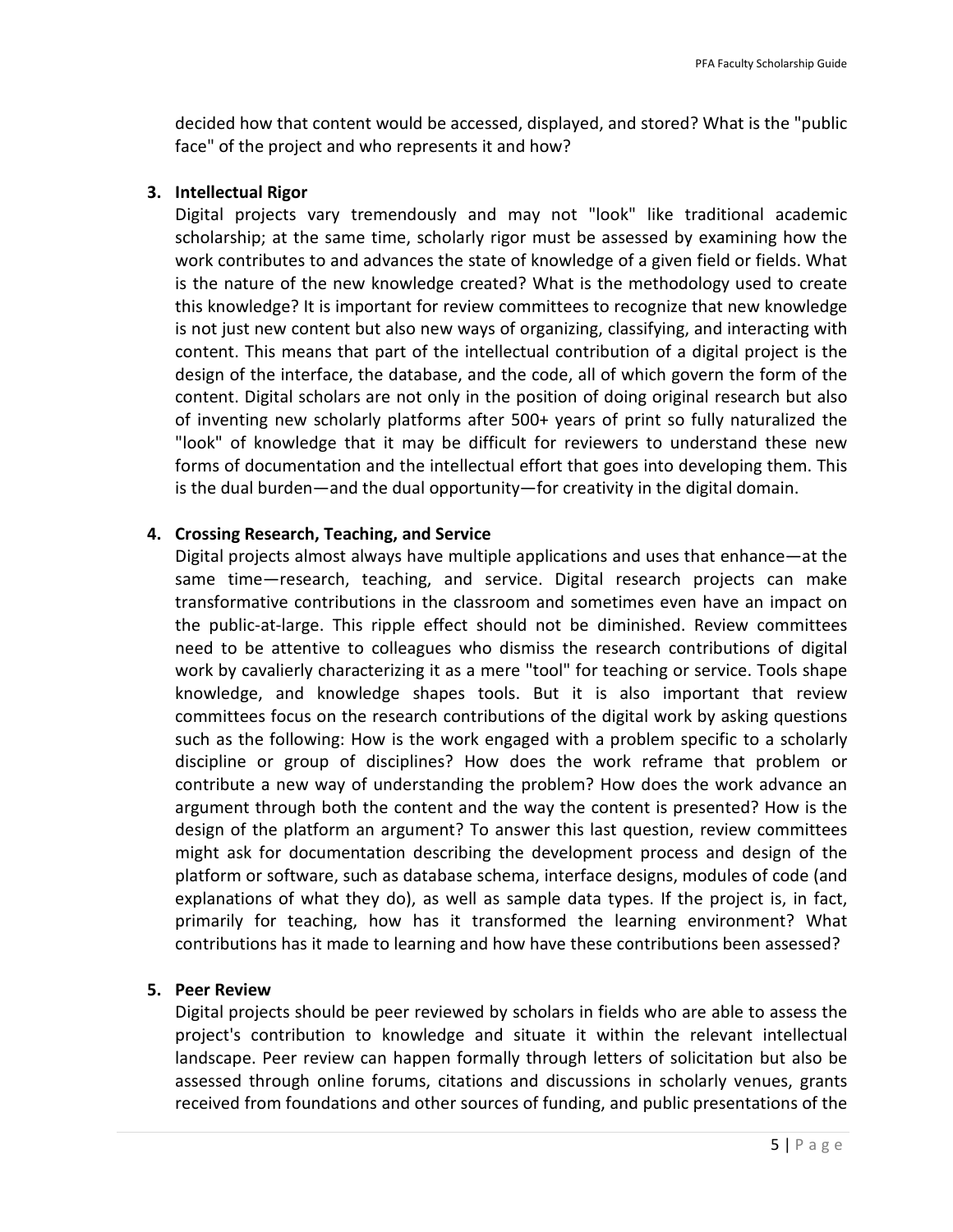project at conferences and symposia. Has the project given rise to publications in peerreviewed journals or won prizes by professional associations? How does it measure up to comparable projects in the field that use or develop similar technologies or similar kinds of data? Finally, grants received are often significant indicators of peer review. It is important that reviewers familiarize themselves with grant organizations across schools and disciplines, including the Humanities, the Social Sciences, the Arts, Information Studies and Library Sciences, and the Natural Sciences, since these are indicators of prestige and impact.

#### **6. Impact**

Digital projects can have an impact on numerous fields in the academy as well as across institutions and even the general public. They often cross the divide between research, teaching, and service in innovative ways that should be remarked. Impact can be measured in many ways, including the following: support by granting agencies or foundations, number of viewers or contributors to a site and what they contribute, citations in both traditional literature and online (blogs, social media, links, and trackbacks), use or adoption of the project by other scholars and institutions, conferences and symposia featuring the project, and resonance in public and community outreach (such as museum exhibitions, impact on public policy, adoption in curricula, and so forth).

#### **7. Approximating Equivalencies**

Is a digital research project "equivalent" to a book published by a university press, an edited volume, a research article, or something else? These sorts of questions are often misguided since they are predicated on comparing fundamentally different knowledge artifacts and, perhaps more problematically, consider print publications as the norm and benchmark from which to measure all other work. Reviewers should be able to assess the significance of the digital work based on a number of factors: the quality and quantity of the research that contributed to the project; the length of time spent and the kind of intellectual investment of the creators and contributors; the range, depth, and forms of the content types and the ways in which this content is presented; and the nature of the authorship and publication process. Large-scale projects with major funding, multiple collaborators, and a wide-range of scholarly outputs may justifiably be given more weight in the review and promotion process than smaller scale or shortterm projects.

#### **8. Development Cycles, Sustainability, and Ethics**

It is important that review committees recognize the iterative nature of digital projects, which may entail multiple reviews over several review cycles, as projects grow, change, and mature. Given that academic review cycles are generally several years apart (while digital advances occur more rapidly), reviewers should consider individual projects in their specific contexts. At what "stage" is the project in its current form? Is it considered "complete" by the creators, or will it continue in new iterations, perhaps through spinoff projects and further development? Has the project followed the best practices, as they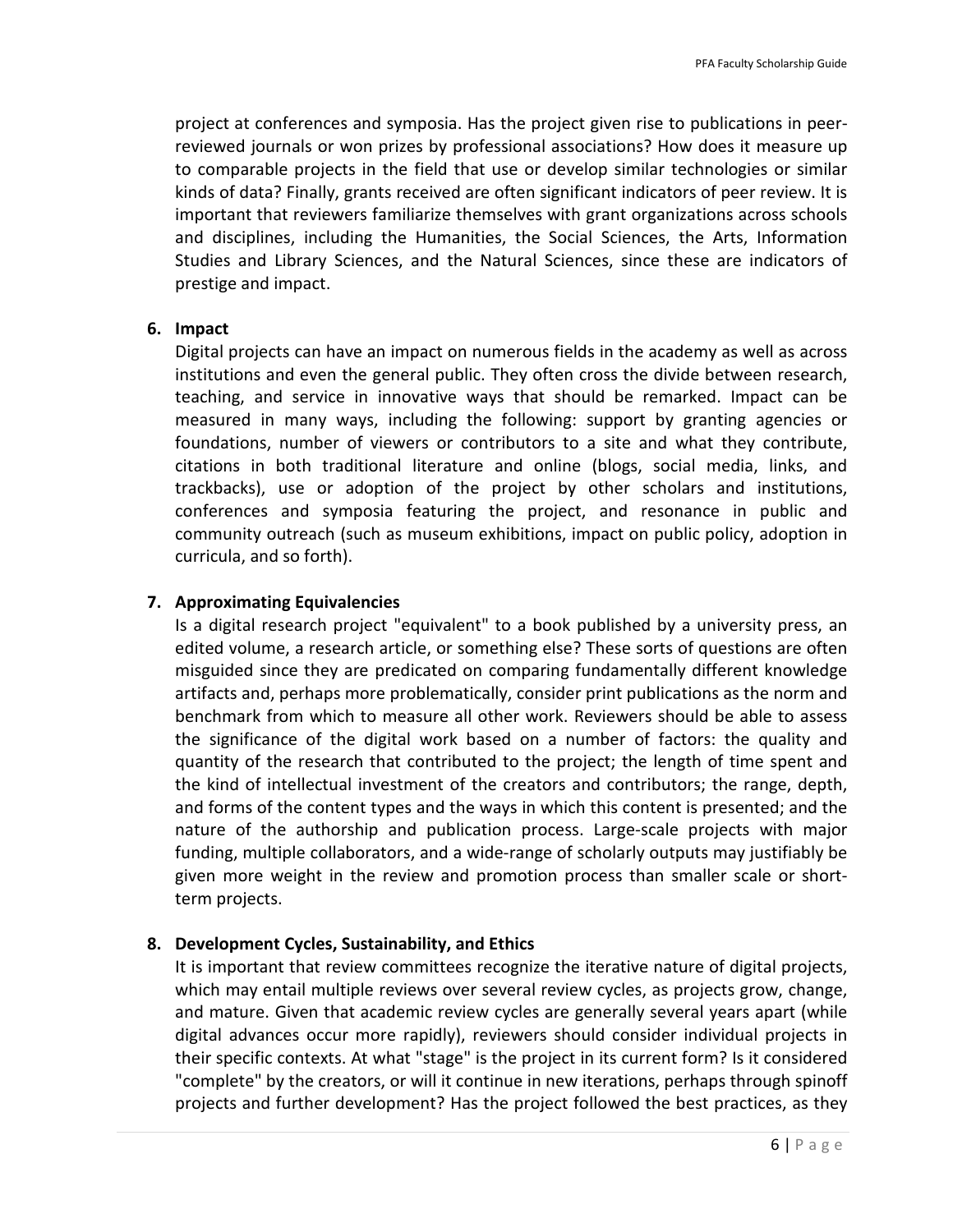have been established in the field, in terms of data collection and content production, the use of standards, and appropriate documentation? How will the project "live" and be accessible in the future, and what sort of infrastructure will be necessary to support it? Here, project specific needs and institutional obligations come together at the highest levels and should be discussed openly with Deans and Provosts, Library and IT staff, and project leaders. Finally, digital projects may raise critical ethical issues about the nature and value of cultural preservation, public history, participatory culture and accessibility, digital diversity, and collection curation, which should be thoughtfully considered by project leaders and review committees.

#### **9. Experimentation and Risk-Taking**

Digital projects in the Humanities, Social Sciences, and Arts share with experimental practices in the Sciences a willingness to be open about iteration and negative results. As such, experimentation and trial-and-error are inherent parts of digital research and must be recognized to carry risk. The processes of experimentation can be documented and prove to be essential in the long-term development process of an idea or project. White papers, sets of best practices, new design environments, and publications can result from such projects and these should be considered in the review process. Experimentation and risk-taking in scholarship represent the best of what the university, in all its many disciplines, has to offer society. To treat scholarship that takes on risk and the challenge of experimentation as an activity of secondary (or no) value for promotion and advancement, can only serve to reduce innovation, reward mediocrity, and retard the development of research.

#### *September 2011*

*This document was authored by Todd Presner, with contributions, feedback, and language provided by John Dagenais, Johanna Drucker, Diane Favro, Peter Lunenfeld, and Willeke Wendrich.*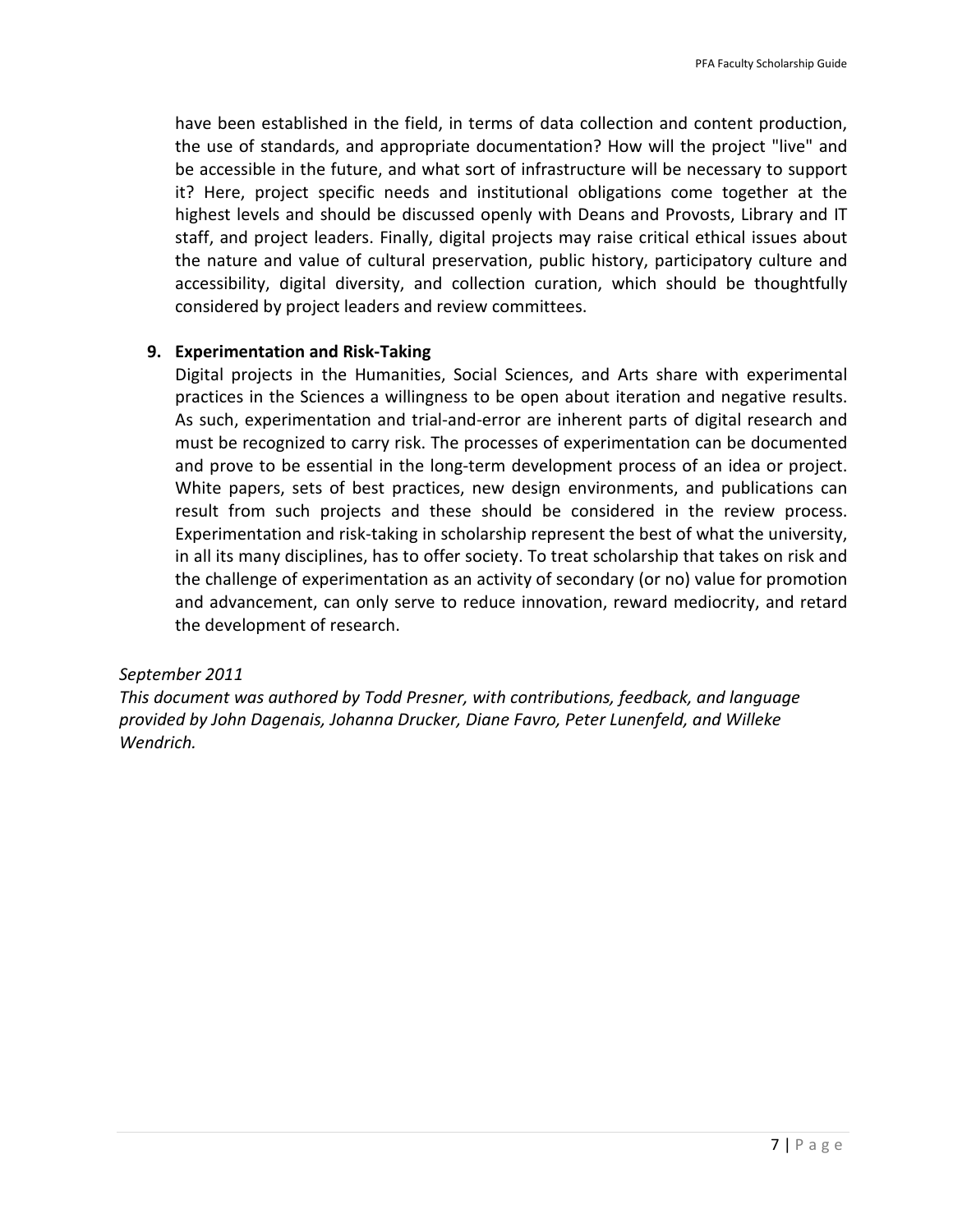### **Discipline Specific Scholarship Guidelines for Studio Art**

In studio art disciplines, exhibition of creative work is considered the equivalent of publication in other fields. The studio art discipline at York College expects that tenure track and contingent faculty be practicing and exhibiting artists, and expects that tenured and tenure track faculty be striving to produce and exhibit at the highest level possible given the circumstances of their teaching and administrative loads. At the time of tenure, we expect faculty to show evidence of significant contribution to their area of interest. Faculty who are ready to be promoted to full professor will carry significantly more community service work than those members approaching tenure, and they will continue to be active in their field.

Each of the creative and exhibition activities can be ranked as international, national, regional and local and should be weighted in descending order. External reviews by recognized experts in the candidate's discipline of production or exhibits occurring at York College shall qualify as peer reviewed measures of professional activity. External review or critical review that results in broader exposure by recognized experts could increase the relative merit of local exhibitions.

International activities constitute exhibitions with international exposure usually happening outside of the country but could include international juried exhibitions within the country. National refers to exhibition or professional creative activity that occurs in a venue with a national level of prominence, which is competitive and is open to participation to any living artist. Nationally recognized institutions and exhibitions that happen to be located outside of major urban art centers such as national juried exhibitions, galleries, or other exhibition venues with national or international prominence will carry the merit of national status. Regional art venues are those which take place in larger cities in the Northeast and exhibitions that happen in regional art centers across the country. Local can be defined as New York, New Jersey and Connecticut. Local exhibitions should be considered community service as well as scholarship.

There are specific considerations for each art genre that fall outside of these general guidelines. The quantity of exhibitions may vary from discipline to discipline due to the logistics of shipping and transporting various art objects materials and the size weight, etc. Disciplines that employ aspects of mechanical reproduction such as photography, printmaking, and book arts will inherently have more extensive exhibition records due to the fact that multiple editions of work can be exhibited in many places at once. This work tends to lend itself to being exhibited with less effort and expense. These fields also tend to have extensive exhibition networks, which allow more opportunities for artist working in these disciplines. The quality of the exhibitions should be considered above quantity. The quality of exhibition venues can be judged by the quality and reputation of the institution hosting the exhibition, the reputation of the juror/curator, and the reputation of other participants in the show. These should all be considered and addressed explicitly, by candidates for tenure and promotion.

3-D artistic exhibition has expanded to include a wide range of practices and possible configurations, not limited to: large-scale public commissions, installation based practice, the production of discreet objects, performative work, and environmentally and/or socially based practice. While each of these categories may bring to mind specific output and/or objects, it is important to note that they are neither mutually exclusive nor comprehensive in describing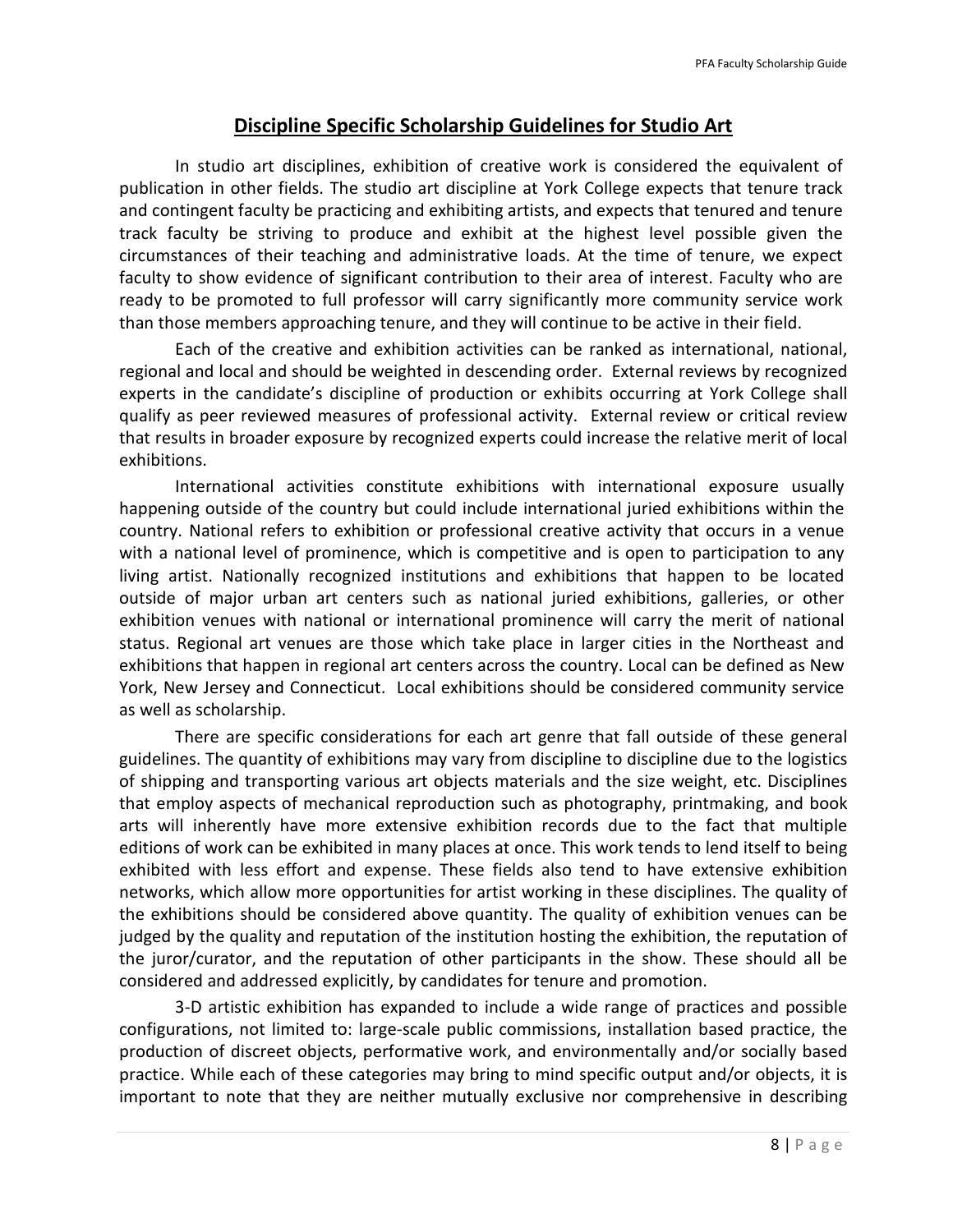contemporary 3-D artistic production. A nexus of theoretical positions and concerns often interdependently informs work. It would not be uncommon for an individual artist's oeuvre to manifest itself in ways that fit one or several of the above descriptions. Each sculptural format presents a different set of challenges related to ephemerality, scale, shipping, cost, collectability, etc., that an individual would be incumbent to articulate as they make their case for professional engagement.

As a discipline, New Genres stresses innovation in terms of content, concept, production practices, distribution, and critical reception. In many ways, terms such as Digital / New Genres / New Media /Experimental Media are used as a large tent to allow for creative practices and research that might not fall under more traditional modes of artistic inquiry. Many New Genres practitioners currently maintain an online presence, which should be examined as part of the review process. New Genres artists may show their work in screenings like filmmakers, galleries or public spaces like sculptors or painters, or publish books like novelists or poets. They may work on social projects like a political activist or start entrepreneurial projects like a corporate agency. New Genres artists may spend time and energy helping to establish new venues or publications to disseminate and review their work, instead of attempting to fit that work into more traditional galleries, books, or magazines. Established means of review and critical reception are often questioned, sidestepped, and reconfigured to accommodate new cutting-edge practices. As these innovations are instigated, it is in large part the responsibility of New Genres artists and educators to articulate the value of that work.

| <b>Artist in Residencies</b> | May be local, national, international--the selection process varies.                                                                                                                                     |
|------------------------------|----------------------------------------------------------------------------------------------------------------------------------------------------------------------------------------------------------|
| <b>Critical reviews</b>      | Exhibition review or mention of work exhibited in a group<br>exhibition is an indication of presence within the field. The more<br>noteworthy the venue and critic, the more weight this would<br>carry. |
| <b>Collections</b>           | Reputation of the collection and the reputation of the collector or<br>institution can be considered.                                                                                                    |
| <b>Commissions</b>           | This category could be weighted on the location, whether it is<br>local, national, or international, and competitiveness of selection<br>process                                                         |
| <b>Conferences</b>           | Participation in the form of panel discussions, lectures,<br>demonstrations, or exhibitions associated with the conference.                                                                              |
| <b>Exhibitions</b>           | Ranked in order of importance: one person shows, competitively<br>juried shows, group invitational show, group show.                                                                                     |
| <b>Exhibition Venues</b>     |                                                                                                                                                                                                          |
|                              | <b>Museums</b> --reputation of the institution and the quality of the<br>collection should be considered.                                                                                                |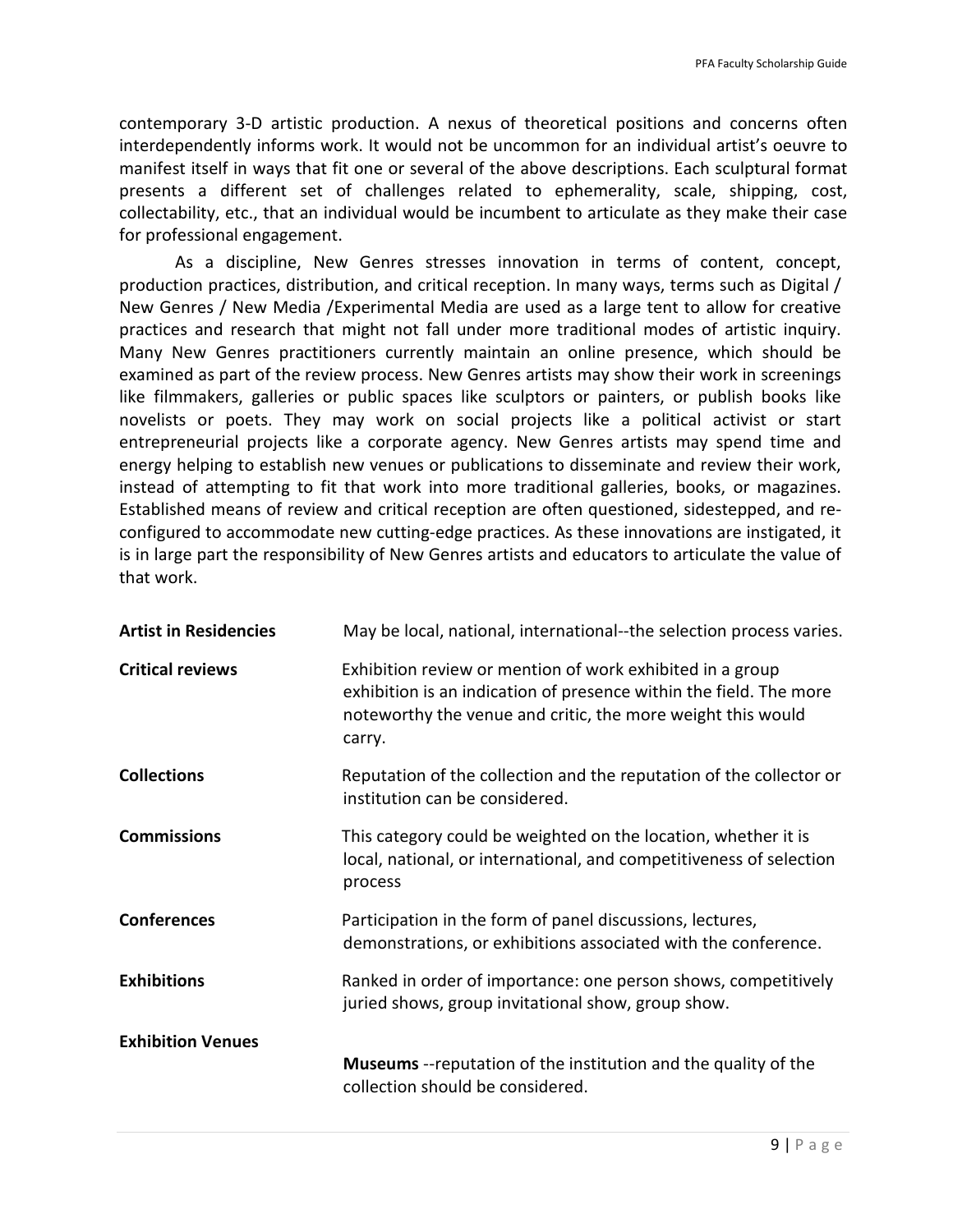|                                   | Not for profit alternative exhibition/workspaces/On Line<br>Publications -- Often artists working in modes that do not fit in<br>traditional exhibition settings, artists with political aversion to<br>market driven exhibition spaces will exhibit in alternative<br>exhibition workspaces. Often some of the most challenging work<br>is exhibited in these venues. With consideration of location, level<br>of exposure and reputation of the institution, these should be<br>taken as seriously as other exhibition venues. |
|-----------------------------------|----------------------------------------------------------------------------------------------------------------------------------------------------------------------------------------------------------------------------------------------------------------------------------------------------------------------------------------------------------------------------------------------------------------------------------------------------------------------------------------------------------------------------------|
|                                   | Galleries--Long-term affiliation with a gallery would carry<br>significant weight depending on the reputation of the gallery.<br>Galleries range from purely commercial decorative galleries to<br>serious high-end galleries that are connected to the museum-<br>gallery complex and would ensure exposure at the highest<br>level of the art world.                                                                                                                                                                           |
|                                   | <b>College and University Galleries and Museums--the schools</b><br>ranking and the reputation of the institution can be a measure of<br>the relative weight these exhibitions might carry.                                                                                                                                                                                                                                                                                                                                      |
| <b>Fellowships/Grants</b>         | Local, national, international, level of competitive of selection<br>process and the reputation of the institution or foundation<br>granting the fellowship will indicate the relative weight.                                                                                                                                                                                                                                                                                                                                   |
| <b>Publications</b>               | Contributions to Art Journals with high editorial<br>standards, local, national, international                                                                                                                                                                                                                                                                                                                                                                                                                                   |
| <b>Professional organizations</b> | Membership and participation in the professional organization<br>affiliated with the field or discipline would demonstrate<br>participation at a high level. Presentation and participation in the<br>governance of the organization would carry more weight than<br>membership alone.                                                                                                                                                                                                                                           |
| <b>Workshops Presented</b>        | Artists may conduct workshops in coordination with a show of<br>one's work. Artists may demonstrate as a technician, and this<br>would be considered somewhere between teaching and<br>professional activities.                                                                                                                                                                                                                                                                                                                  |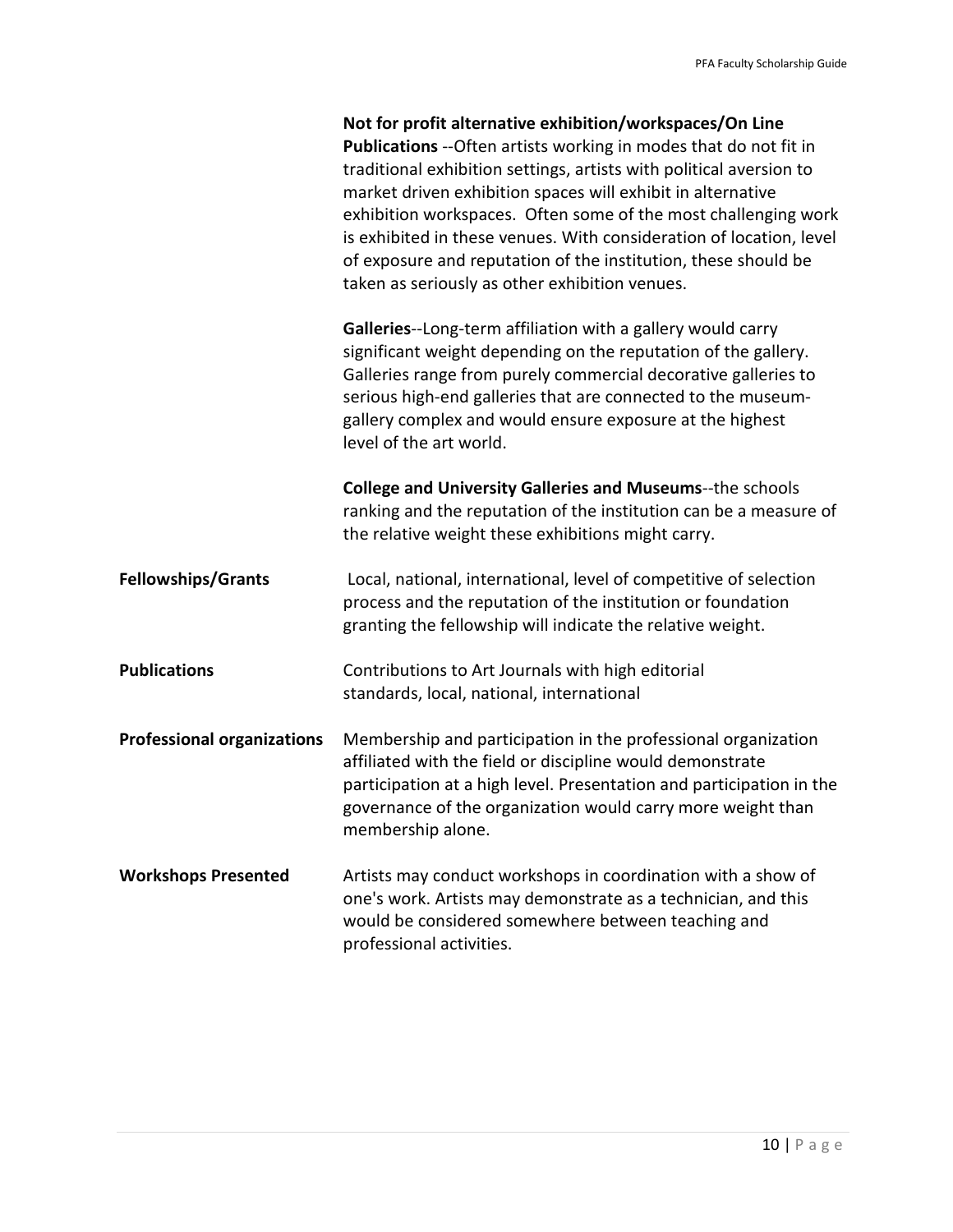# **Discipline Specific Scholarship Guidelines for Art History**

Candidates in **Art History** may produce scholarship in one or multiple of the following capacities:

#### **1. Publications**

A candidate for tenure should have published in a journal that practices some form of peer review. For promotion, similarly, a candidate should have published in peerreviewed journals. Candidates are also encouraged to publish a book during the period between tenure and promotion to professor, but a book should not be required for promotion.

Publication of articles or book chapters in edited collections of thematically related essays or exhibition catalogs are also desirable and usually meet the standard of peer review expected in the publication of individual articles. Other forms of publication, such as commissioned dictionary and encyclopedia articles, book reviews, and other pieces are desirable and should be recognized, but do not take the place of peerreviewed work.

#### **2. Exhibitions, Curatorial and Consulting Activities**

Exhibitions, catalog entries and other curatorial activities also demonstrate important instances of successful peer review and engagement with fields related to art history and visual culture. Such activities might include but are not limited to assessing, evaluating, and selecting works for display or exhibition during a museum or gallery show, film or media festival, etc. Consulting done for the purposes of evaluating the historical and/or artistic significance of works of art or visual culture for museums or galleries is another form of recognition within a professional setting.

Regular contribution to on-campus exhibitions (in the York College Gallery and other venues) is expected of Art History faculty. The Art History faculty has unique access to demonstrate their scholarship to their peers and students. On-campus exhibitions/publications demand professional time and energy. In some cases, oncampus exhibitions may be considered part of scholarly activity for Art History faculty if they meet requirements for a formal, external peer-review process. In such cases, the candidate must specify details about the peer-review evaluation and include any relevant information and materials.

#### **3. Papers presented at annual meetings of professional organizations and conferences**

Candidates for tenure or promotion will normally have presented their work at the meetings of professional organizations to which they belong as members. The chief organization for Art History faculty is the College Art Association. Other national organizations, such as the American Studies Association; Cultural Studies Association; Society for Cinema and Media Studies; Association for Asian Studies; American Council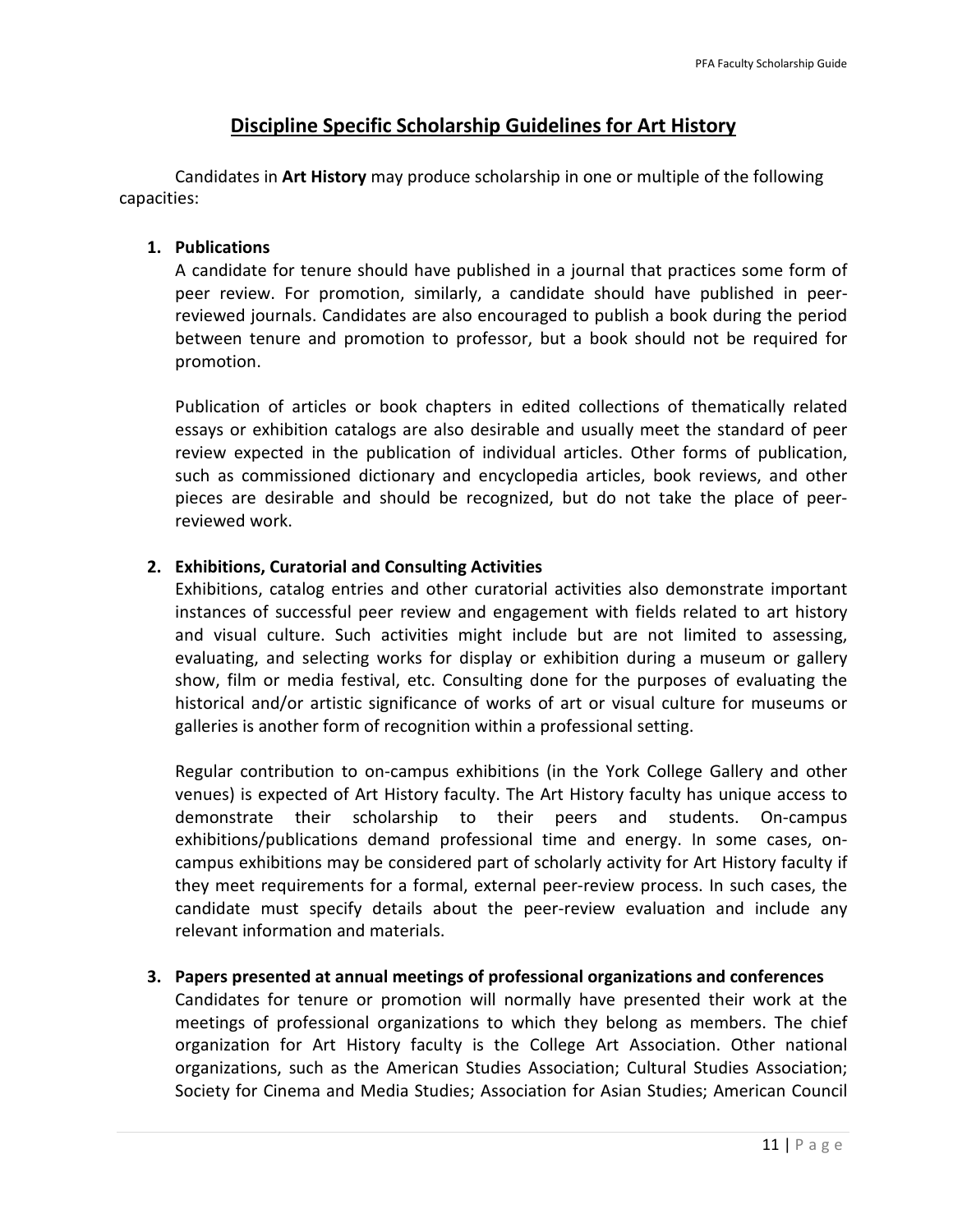for Southern Asian Art; the German Studies Association; Foundations in Art: Theory and Education, are also appropriate venues. (The preceding list is not exhaustive, nor does the order in which the fields are listed have any significance.)

## **4. National Grants and Fellowships**

Fellowships and awards demonstrate important examples of successful peer review.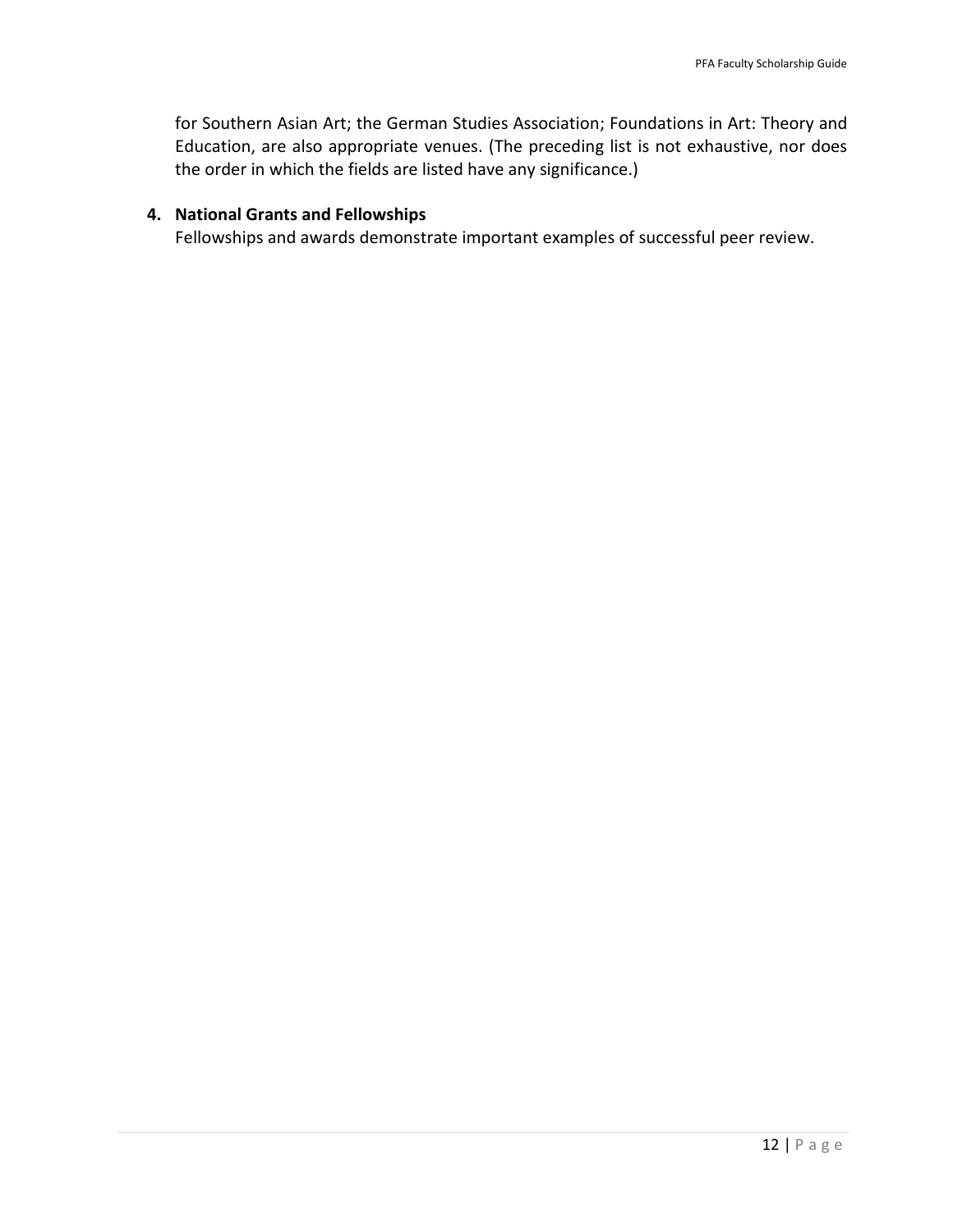## **Discipline Specific Scholarship Guidelines for Music**

Scholarly/artistic activity in music consists of a spectrum in which "performance" is on one pole and "publication" is on the other. Activity on either side is considered equal. Therefore, evidence of professional activity in music may take a variety of forms and may also evolve according to professional skill and interest.

#### **1. Scholarly Activity/Publication**

Scholarship includes research, writing, and publication. To this end, books (and/or chapters therein), music editions, articles, reviews in journals (both scholar- and performer-oriented), and authoring music computer programs fulfill this goal.

With regard to books and articles, blind peer-review, common in many fields, has only limited importance in music scholarship; the fields are small, anonymity almost impossible. Because the fields are so small *and* sub-specialized there are too many peerreviewed journals to name here. That said, the most prestigious and competitive venues include the *American Musicological Society* for music history and the *Journal of Music Theory* (Yale/Duke) for that discipline. Other examples include *Strings* magazine or *The Strad* magazine (for string players); each family of instruments has similar prestigious publication venues. Candidates for tenure and/or promotion may want to discuss the prestige/nature of publication venues with departmental colleagues. The first name in an author list is most commonly the first author of an article. Publishing houses vary in their review processes; most often two or three chapters from a book manuscript are sent to one or two outside reviewers, and the author sometimes suggests those reviewers.

With regard to music editions (that is, an author editing a composer's music), *first editions* or *first critical editions* are the most demanding, indicating that the author has brought music from a composer's manuscript(s) to an engraved, critical, playable edition for the first time; these are the equivalent of one *or more* peer-reviewed article(s), depending on the length of the composition; for example, editing a single song could be the equivalent of one peer-reviewed article whereas editing a four-movement string quartet could be the equivalent of four peer-reviewed articles. While publishing houses generally do not send these editions to outside readers, an in-house senior editor reviews them, so these are, in essence, in-house-peer-reviewed. *Modern editions* are the next most demanding because they require re-engraving and significant editing and are, again, in-house-peer-reviewed; these are the equivalent of one or two peerreviewed articles, depending on the length of the composition. *Reprint editions* are the least demanding and should not be viewed as the equivalent of publishing a peerreviewed article, but more at the level of chairing a panel at a conference. The first name in the author list is most commonly the first author of the edition.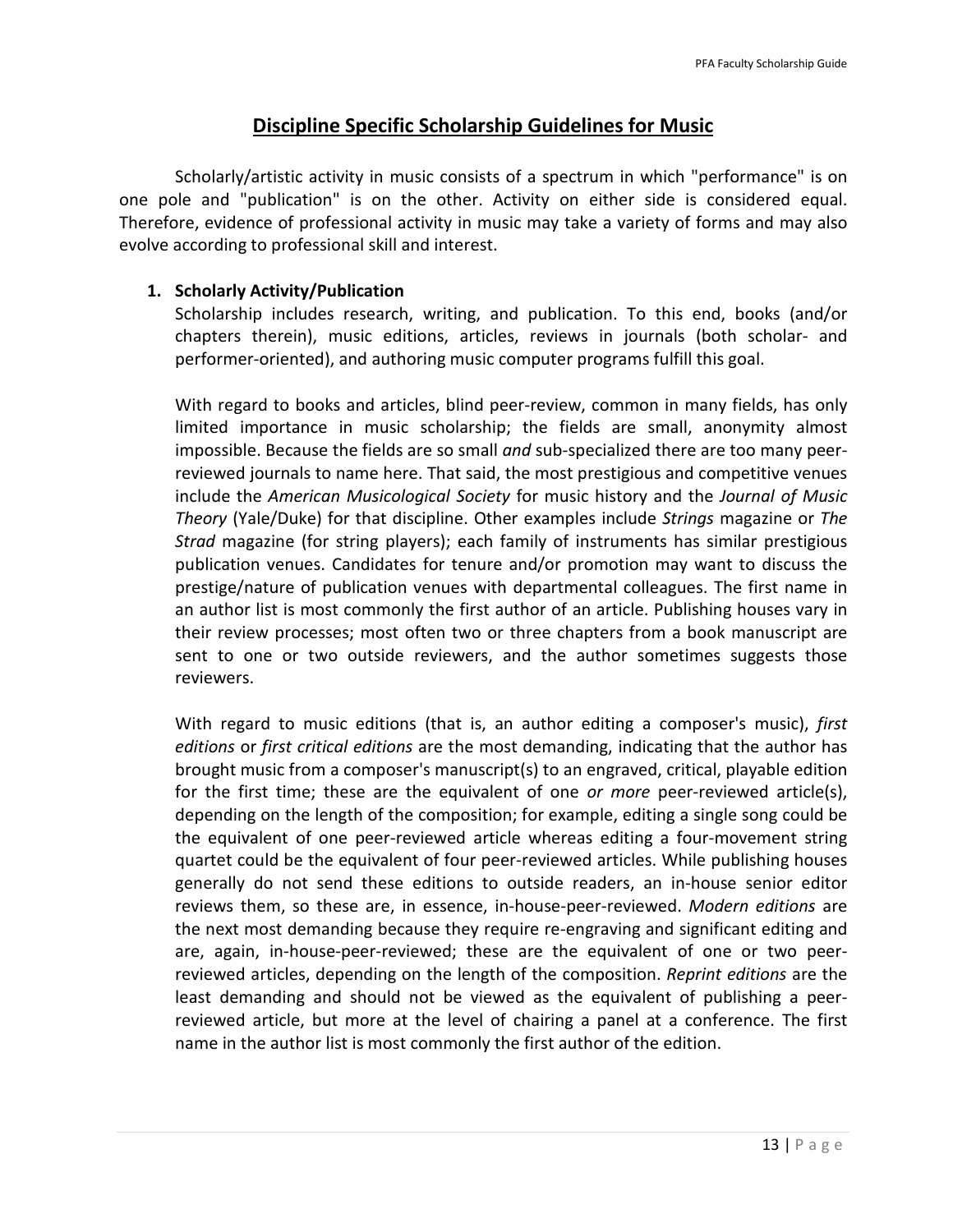Public lectures and significant participation (papers given, offices held) in national/international societies are considered professional activity for a scholar/artist, but not enough in and of themselves for tenure or promotion. Projects such as consulting, peer review, musical transcription, etc. that support and advance the musical/academic growth of the scholar him/herself are also included, but not enough in and of themselves.

By the time of tenure review, non-performers must have published in peer-reviewed journals and/or have published a book/chapters/music editions. A blend of performance(s) and publication(s) is common as well; in this case, the candidate should follow the above protocols for each. For promotion to professor, a *consistent* record since the awarding of tenure of the types of professional activity described above should be evident.

#### **2. Performance/Composition**

Performance includes directing and/or coaching musical ensembles for public concerts; performing as a member of a professional ensemble; individual solo or chamber public performances (on campus, off campus, at festivals, at conventions), and commercial recordings. Music composition includes composing or arranging music, publication of said works, and/or public performance and/or recording of those works. It is unreasonable to expect a music critic to review all performances; if critical reviews are published, they should be provided to the Faculty Personnel Committee. If critical reviews are not published, the candidate should provide recordings of performances, *both on-campus and off-campus*, to an external reviewer of the candidate's and Chair's choice who is a recognized expert in the candidate's field; that external reviewer should subsequently provide to the Faculty Personnel Committee a written review of those performances, which will then qualify those performances as peer-reviewed. In the materials the candidate submits to the Faculty Personnel Committee, the candidate should clearly explain the mechanics of each performance: when the performance took place; where; whether invited or self-promoted; whether reviewed by a music critic; whether reviewed by an external person.

By the time of the tenure review, a performer/composer who opts for *performance-only*  is expected to have presented several concerts on campus *and*  regionally/nationally/internationally. York-only performance is not in itself sufficient; nor is off-campus performance in itself sufficient. A blend of both is necessary by the time of tenure review and by the time of further promotion. Venues for performances will most often be other educational institutions or national conferences because the expense of renting even a small public hall is prohibitive for a solo or chamber performance.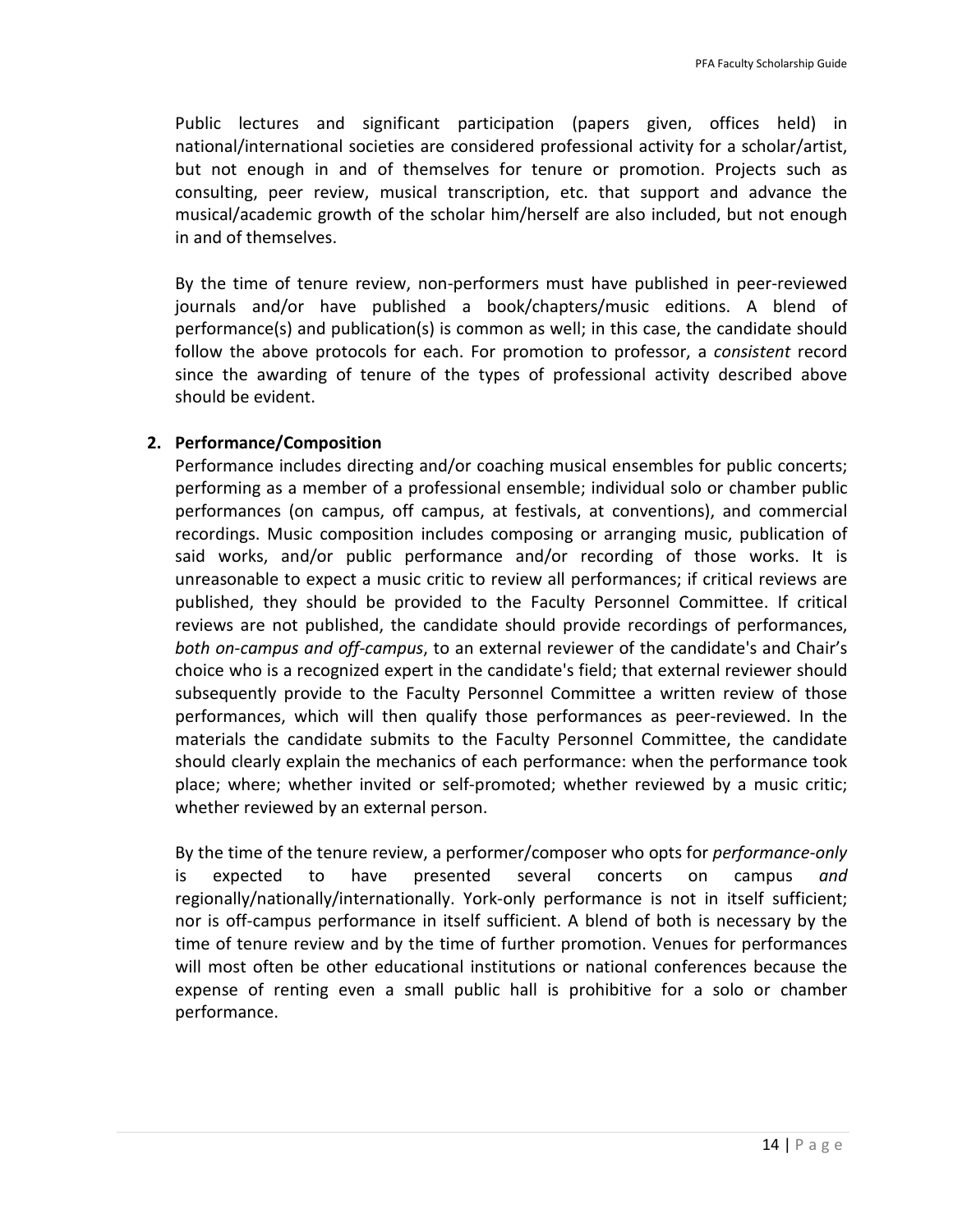# **Discipline Specific Scholarship Guidelines for Speech Communication**

Speech Communication is a diverse area of study and hence each candidate's scholarship and/or creative work will and should follow different trajectories. Some candidates will demonstrate a breadth of intellectual engagement and others will focus and develop a specific area of scholarship. Our department focuses on qualitative research and so publications engaging in critical analyses of the production, history, culture and theory of rhetoric and media and/or creative works featured in refereed or juried venues should be the primary focus of a department member's research; quantitative research should not be the primary focus, although it is not discouraged.

#### **1. Peer Reviewed Publications and Exhibitions**

For both rhetoric and media oriented scholars, such peer reviewed items should appear in appropriate refereed journals, as monographs, as chapters in books for which the submissions are refereed or in refereed or juried exhibitions or festivals*.*

#### **2. Peer Reviewed Publications in Related Areas**

Peer Reviewed publications and exhibitions outside of specific disciplinary venues should be given full consideration so long as they are related to the candidate's specific areas of expertise. Peer Reviewed publications and exhibitions outside a candidate's areas of expertise should be considered for their scholarly or artistic merit but shall count less than those within their expertise.

#### **3. Non-Peer Reviewed Publications**

Non-Peer reviewed publications with scholarly or artistic merit are one means of augmenting a candidate's professional activity. These may be self-published works, debate materials such as evidence packets and topic analyses, papers submitted to conferences that do not use peer review, or essays written for venues serving the larger public. While not peer reviewed, these publications should be reviewed by department members to determine their merit as scholarship for the purposes of assessment of the candidate's work. *Scholarly or artistic merit shall be defined as contributing to the intellectual understanding of communication-rhetoric-argument-media theory as demonstrated by clear relationships with scholarly or artistic concepts and thinkers.* 

#### **4. Instruction Oriented Publications**

Publications in instruction oriented publications are another venue for contributing to a candidate's professional activity. Such instructional materials should be reviewed by other departmental members for their scholarly merit; actual instruction materials or course/program outlines or descriptions would not be eligible. If a candidate's scholarship emphasizes instruction, such as someone who has an emphasis in educational rhetoric, that candidate's peer reviewed educational rhetoric scholarship should be counted as peer reviewed publication.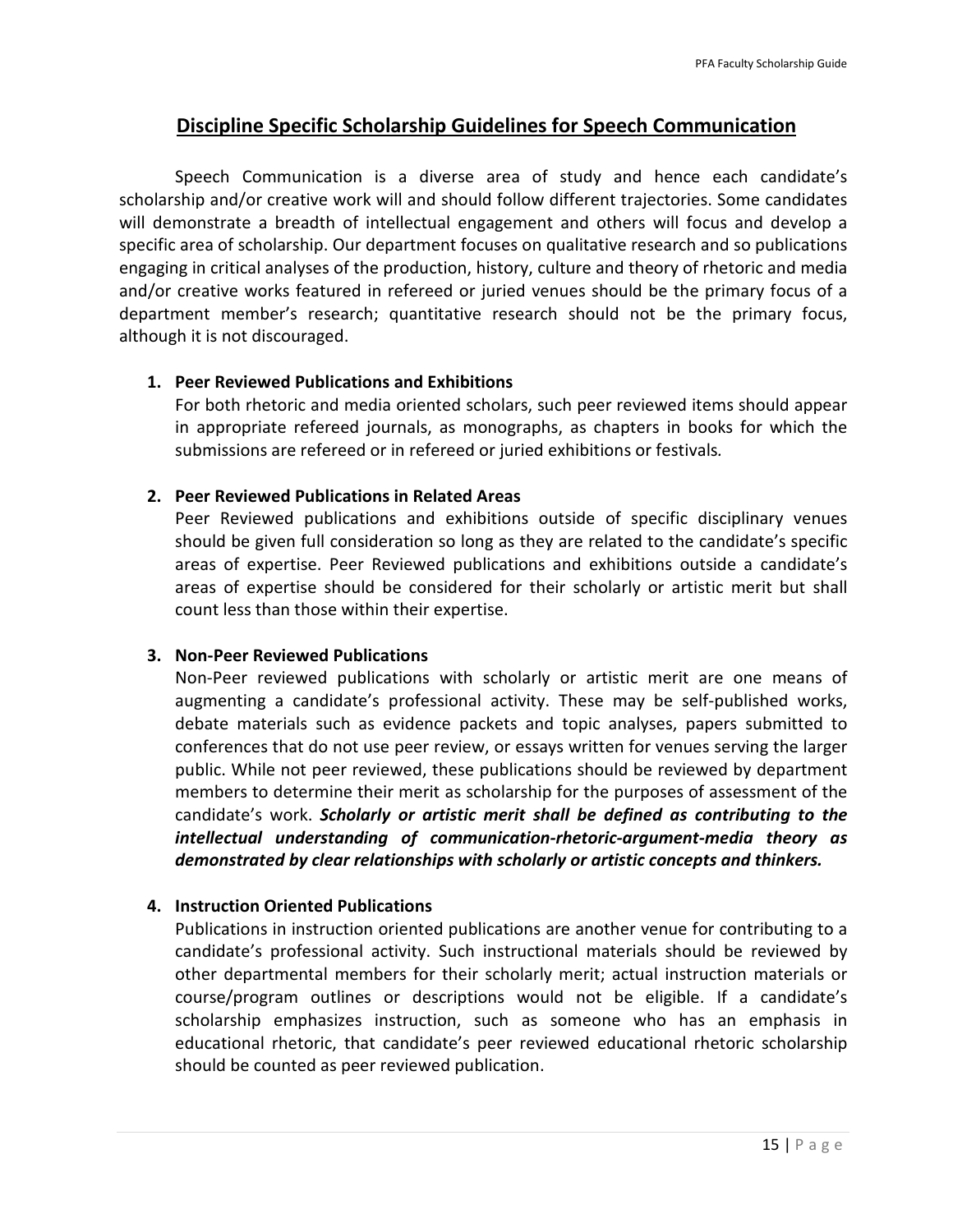#### **5. Noteworthy Performances or Exhibitions**

Performances and exhibitions that are neither refereed nor juried may count toward professional activity when such events demonstrate scholarly or artistic merit. Presentation of a candidate's film, a rhetorical analysis, engagement in a debate, particularly in the candidate's field of study, would count when it demonstrates scholarly or artistic merit.

#### **6. Participation at Professional Meeting and Conferences**

Attendance at professional conferences is encouraged but mere attendance shall not be considered as evidence of professional activity or scholarship. To count as professional activity, candidates should submit papers or creative works, including those with student co-authors, serve as panel chairs, and/or attend business meetings at appropriate conferences. Service in the organization can include, for example, serving as a chair of a panel, journal editor, and leader of an association project.

#### **7. Writing and Submitting External Grant Proposals**

The writing and submission of proposals for external grants is encouraged and should be considered scholarship in the same way that non-peer reviewed work is; it should be reviewed by departmental members or by refereed panels for its scholarly or artistic merit.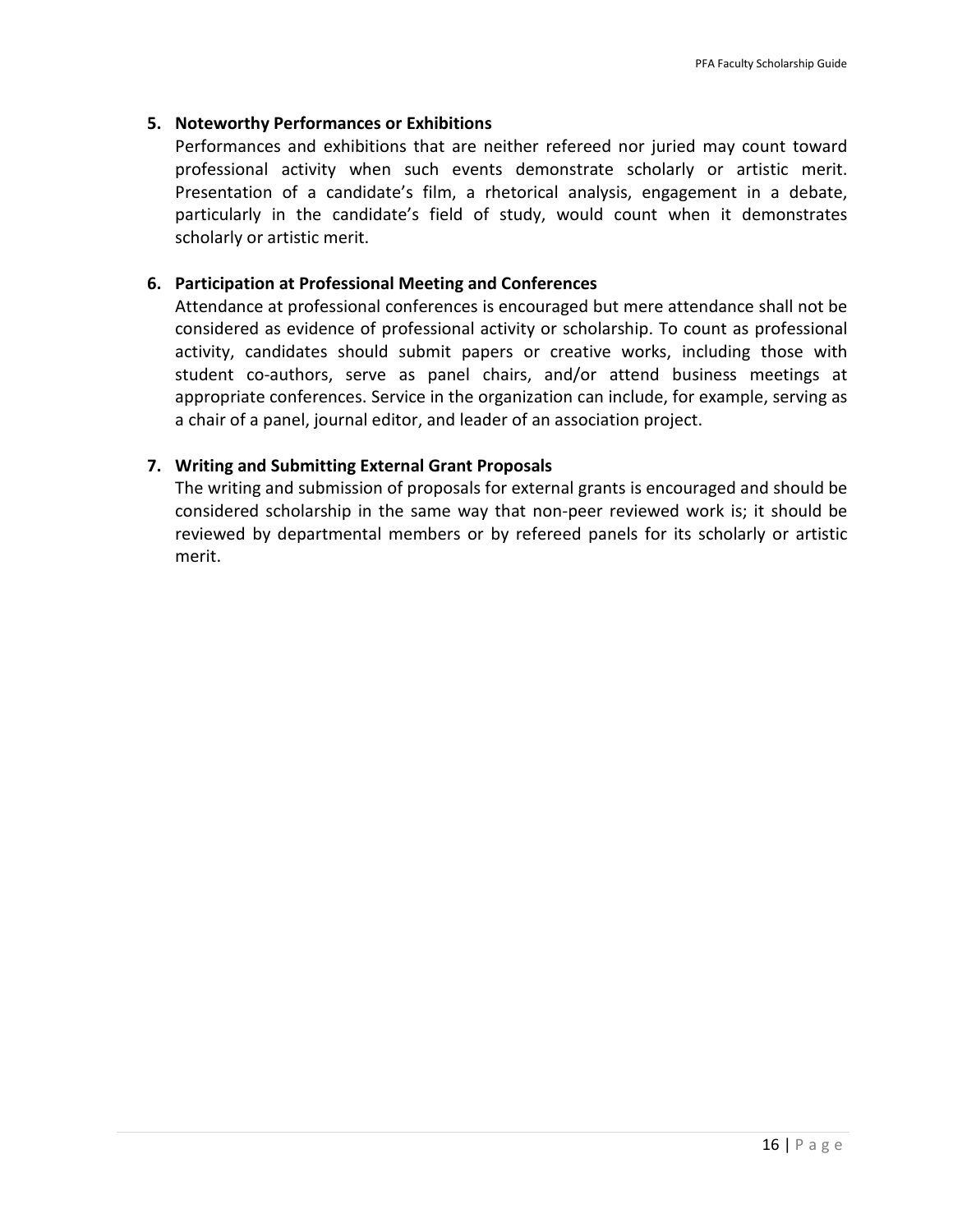# **Discipline Specific Scholarship Guidelines for Theatre Arts**

Candidates in **Theatre Arts** may produce performance scholarship in one or multiple of the following capacities:

- a. creator or principal collaborator in the creation of an original produced work (e.g., playwright, performance artist);
- b. creator of a significant portion of an interpreted theatre (e.g., stage director, actor, costume, scenic or lighting designer);
- c. curator or participant of an exhibit of artifacts from the creative performance, such as scenic/costume design.

Because theatre performance scholarship is centered in live performance, valid evaluation of this scholarship must include viewing the live performance. The evaluation will be based on the following criteria:

- a. appropriateness of the artistic contribution of the artist to the production;
- b. synthesis of the production contribution with other collaborative artists involved in the performance;
- c. uniqueness of the artistic choices based on variables of live performance (e.g., limitation of theatre space, budget, rehearsal time).

Evidence of excellence in research and/or artistic practice is provided by the candidate's research, performance, exhibition, and/or publication record. This record is assessed both internally, by the Department and the College, and externally, by a panel of recognized experts from outside the College, to determine whether it is openly available, scholarly, creative, and of high quality and significance. The following points guide the assessment of the candidate's record:

- 1. "Openly available" research or artistic practice implies distribution, which includes traditional and electronic publication as well as other media such as audio and video recording, or publicly available live performance or exhibition.
- 2. Scholarly publication can take many forms; among these are original research articles, monographs, books, book chapters, edited collections and anthologies, critical editions, translations, reviews, and published lectures. Books, monographs, and articles that examine theatre and dance production and production management strategies are included, as are works that are original and innovative in pedagogical approach to the teaching of the creative/performance and interpretive theatre/dance artist and make an original contribution to the field.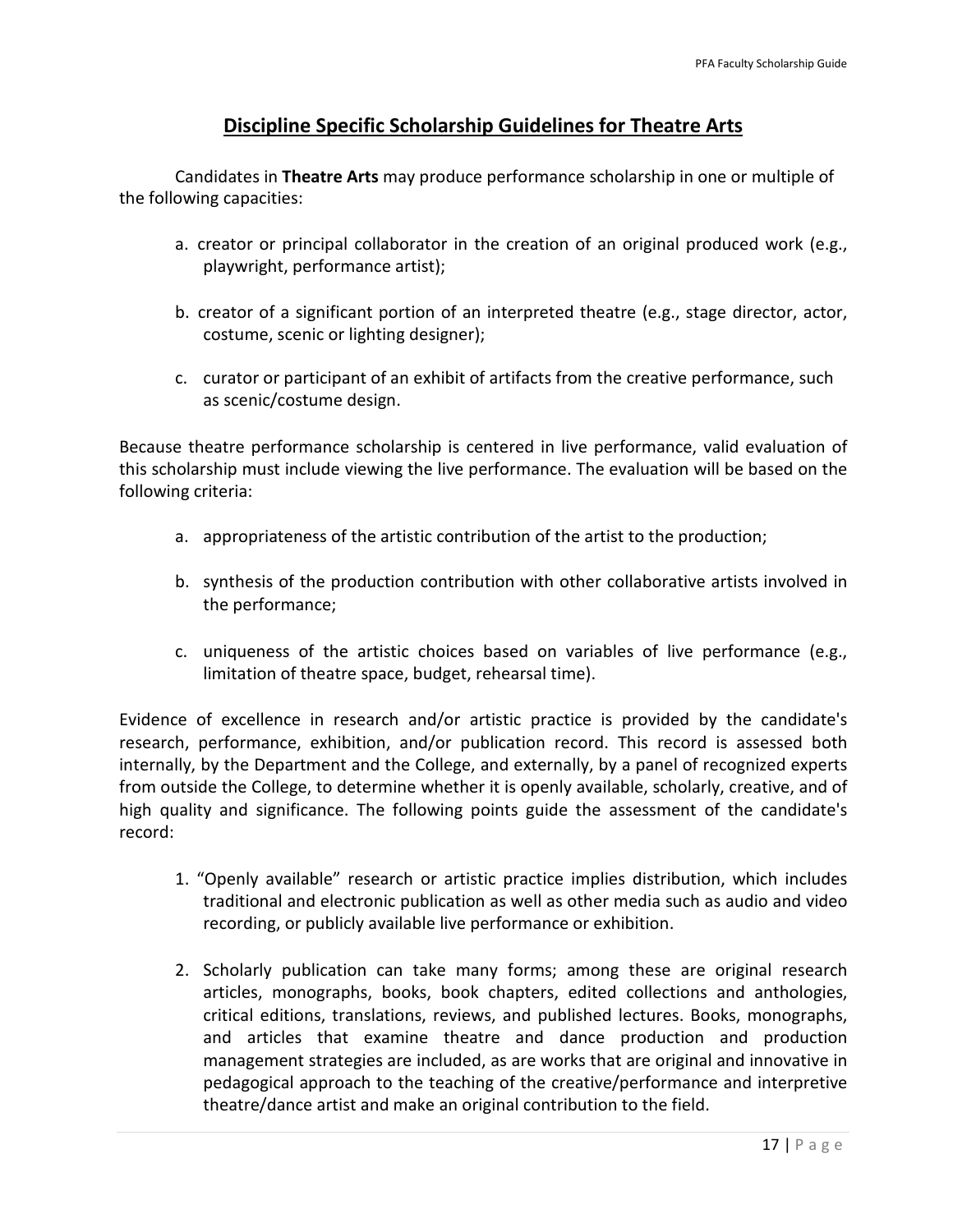- 3. Artistic practice also takes many forms; among these are development of new works, curatorial practice, one-person or collaborative or interdisciplinary group exhibitions and productions, stage director, choreographer, designer, and production of audio or video recordings.
- 4. Artistic performance, exhibition, recording, or broadcast at venues, studios, labels and networks with national or international stature or reputation generally receive more weight than those at venues with regional or local stature. However, significance of venues is also evaluated in terms of the correspondence between the venue and the type of work presented by the artist. Similarly, the stature or reputation of collaborators on the project may be used in judging the distinction of a contribution.
- 5. Peer review of live performance in accordance with departmental procedures is required. Published reviews of the artistic work are supportive evidence of the artist's contribution but are not a substitute for peer review, required through the practice of substantial external evaluation of faculty dossiers.
- 6. Selection for membership in professional unions and organizations that are not service oriented (e.g., United Scenic Artists of America, Actors' Equity Association, Screen Actors Guild, Society of State Directors and Choreographers).